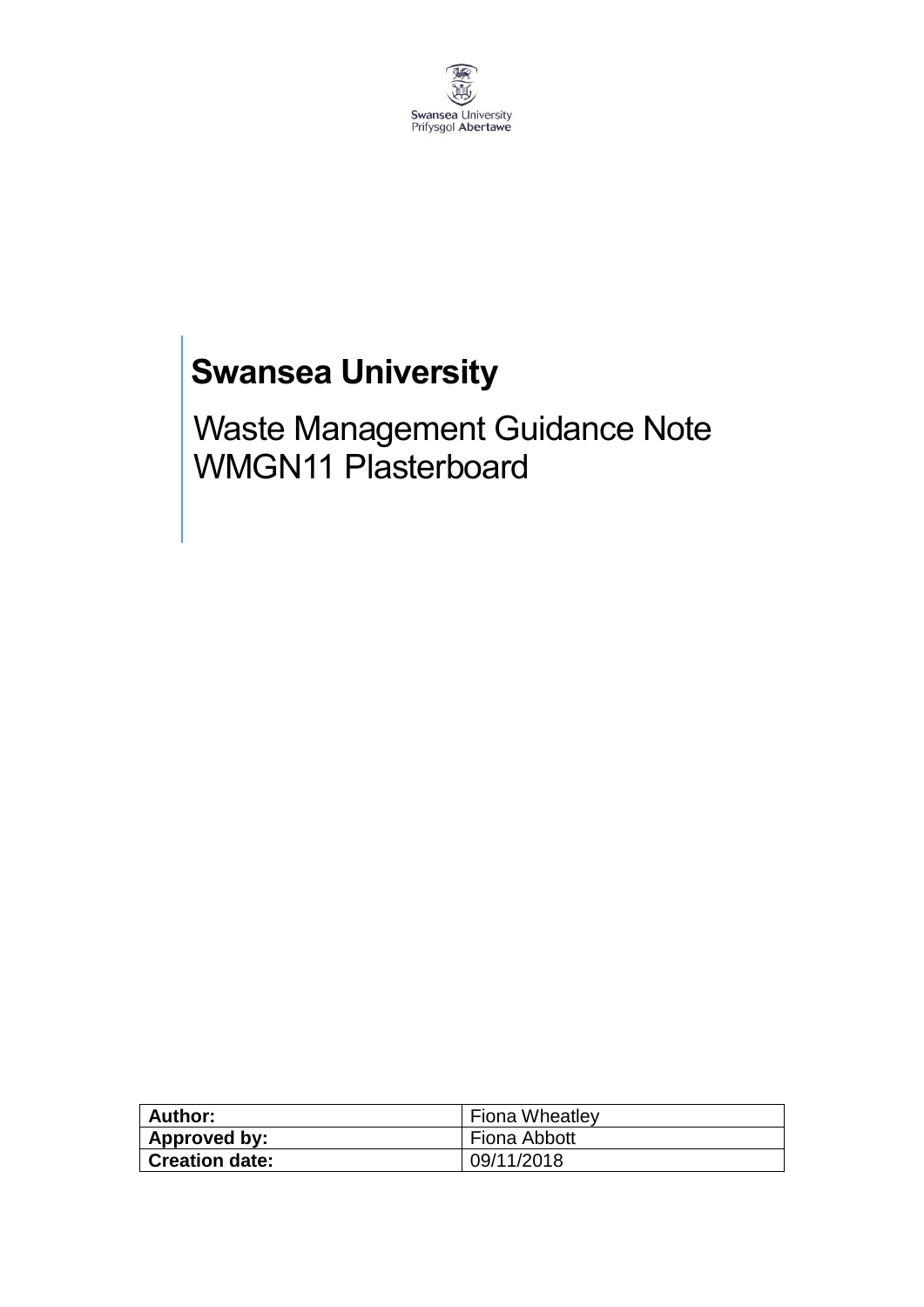| <b>Waste Management Guidance Note WMGN11</b><br><b>Plasterboard</b> |                                 |
|---------------------------------------------------------------------|---------------------------------|
|                                                                     |                                 |
| <b>Location Generated</b>                                           | Various                         |
| <b>EWC</b>                                                          | 17-08-02                        |
| Type                                                                | <b>Controlled Waste</b>         |
| <b>Disposal Method</b>                                              | Segregated for recycling        |
| Bin/Bag Type                                                        | Skip / Clear bags for recycling |

# **Duty of Care Requirements**

Any business or public body that generates waste materials should apply the waste hierarchy to all streams in order to minimise the amount of waste sent for disposal. In practice, this means ensuring all wastes are segregated at source and disposed of via the correct stream. General municipal waste should therefore be the last option for waste.

In 2009 the revised Landfill Directive outlined waste containing gypsum can no longer be mixed with biodegradable waste at a landfill sites. This change in regulation applies to waste containing identifiable gypsum-based materials, such as plasterboard, thermal laminates, glass reinforced gypsum (GRG), plasters, cove and ceiling tiles. Gypsum, the main raw material for plasterboard, is a sulphate but is classified as non-hazardous.

The University and its appointed contracts must segregate plasterboard waste for recycling under the new regulations.

#### **Disposal Instructions**

Contractors undertaking small works should take waste materials away with them, and should ensure any plasterboard is correctly segregated. Contractors undertaking large projects should segregate plasterboard for recycling through the use of onsite dedicated plasterboard skips.

Note: if any plasterboard suspected to be contaminated with hazardous material please contact the Sustainability team [\(estates-waste@swansea.ac.uk\)](mailto:estates-waste@swansea.ac.uk) or Health & Safety team [\(healthandsafety@swansea.ac.uk\)](mailto:healthandsafety@swansea.ac.uk) for further advice.

# **External Storage**



Figure 1 – Swansea University enclosed skip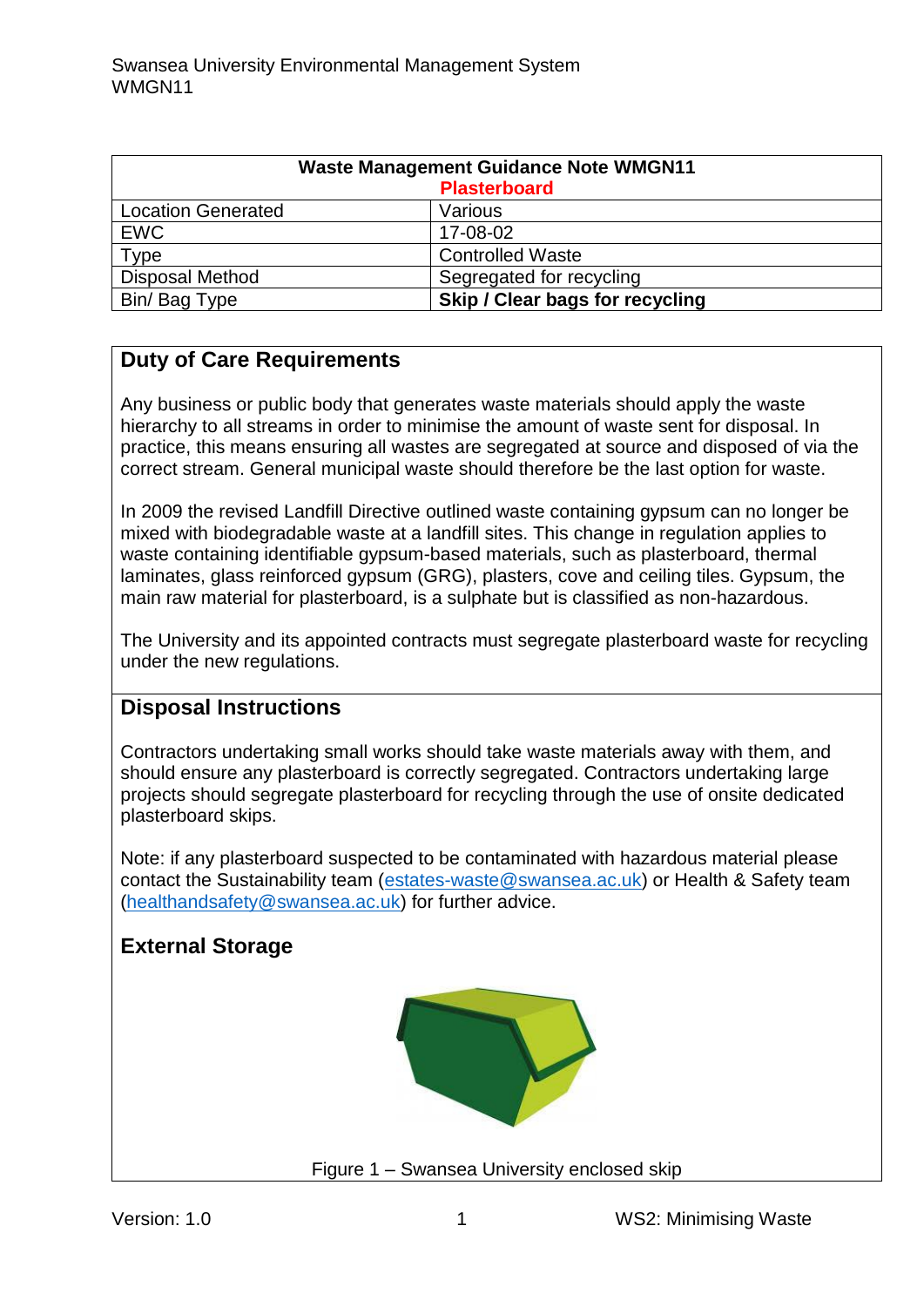For any waste plasterboard from small works undertaken by University staff should be separately bagged up into clear bags. Plasterboard waste cannot be placed into any external black non-recycling wheelie bins or recycling wheelie bins. To dispose of plasterboard waste please place a works order via the University [Help Desk](https://quemis.swan.ac.uk/Q2_Live/login) portal and include a cost code.

### **Disposal Cost**

For costs related to the disposal of waste plasterboard please email [estates](mailto:estates-waste@swansea.ac.uk)[waste@swansea.ac.uk](mailto:estates-waste@swansea.ac.uk)

### **Labelling**

See template

**For further guidance please contact [Estates-Waste@Swansea.ac.uk](mailto:Estates-Waste@Swansea.ac.uk)**